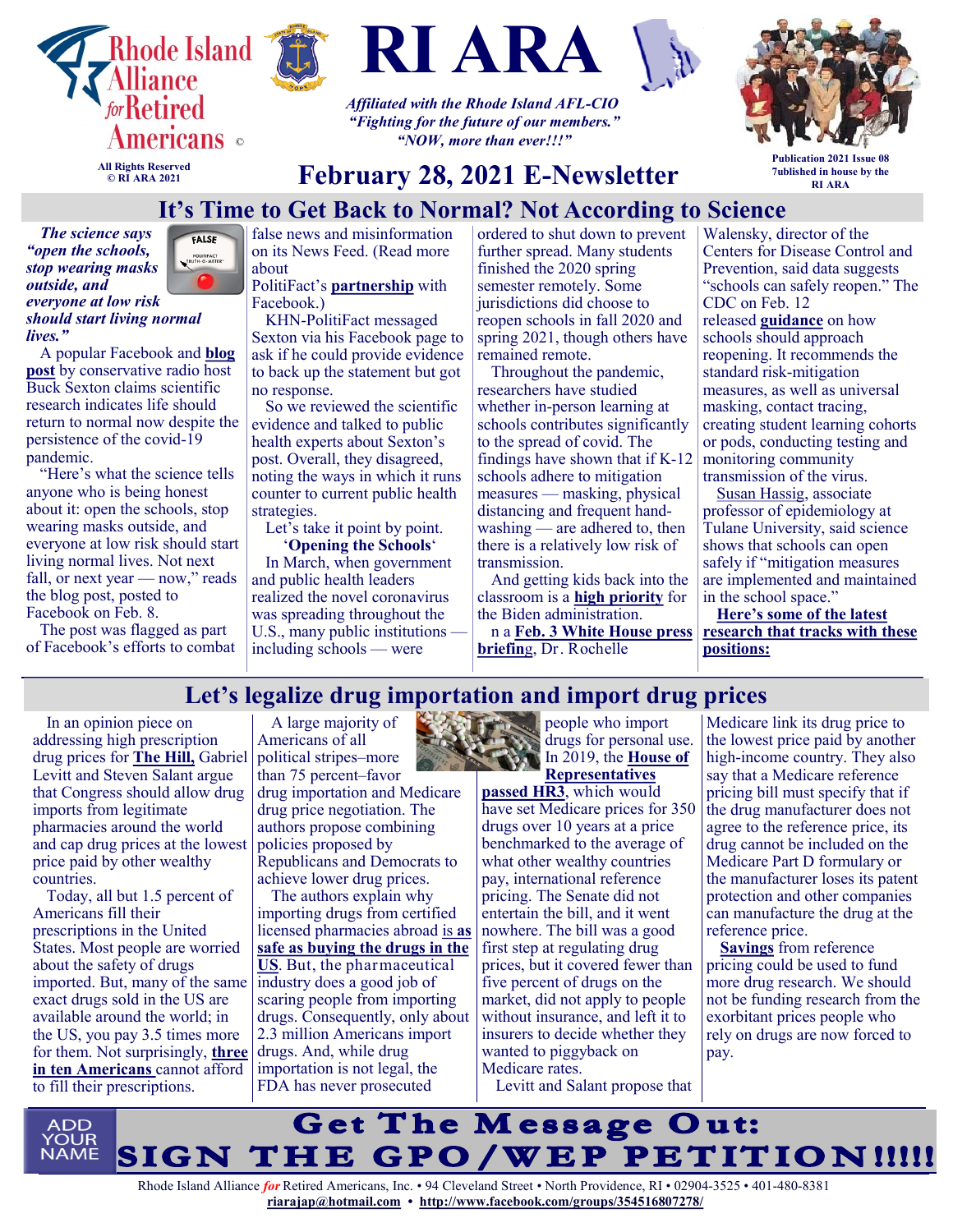## **Pandemic Treatment Access and Affordability (PTAA) Act**

Representatives Jan Schakowsky (D-IL), Lloyd Doggett (D-TX), Rosa DeLauro (D-CT) and Peter Defazio (D-OR) introduced the Pandemic Treatment Access and Affordability (PTAA) Act, H.R. 597, on January 28, 2021. Americans pay the highest prices in the world for prescription drugs. H.R. 597 establishes critical protections against drug price gouging amid the COVID-19 pandemic. The federal government has spent tens of billions of taxpayer dollars on research and development (R&D) of vaccines and treatments for COVID-19, including \$23 billion for manufacturing and purchasing. Despite this public investment, there is no guarantee that these

taxpayer-funded drugs will be affordable, accessible, or available to all those who need them.

#### **Access to COVID-19 Drugs for All Who Need Them**

By prohibiting exclusive licensing and ending monopoly control, H.R. 597 ensures universal access to all taxpayerfunded drugs used to treat or prevent COVID-19.

#### **Ensures Affordability**

H.R. 597 mandates reasonable and affordable pricing for new, taxpayer-funded drugs that are used to treat or prevent COVID-19. JANUARY 2021 FACT SHEET **[www.RetiredAmericans.org](https://retiredamericans.org/)** www.facebook.com/

retiredamericans |

@ActiveRetirees | 1-888 -373-6497

 $\sqrt{\frac{\text{Alliance}}{\text{forRetired}}}$ **Americans' Greater Transparency** Drug corporations must publicly report specific breakdowns of their total expenditures, including the amount which came from taxpayer dollars, related to any drug used to treat or prevent COVID-19.

#### **Prevents Price Gouging**

H.R. 597 blocks excessive pricing of drugs used to treat any disease that causes a public health emergency, not just the COVID-19 pandemic. Drug price gouging is a threat:

Drug corporations used a \$50 billion windfall from the 2017 tax bill for stock buybacks rather than lowering prices or investing in the development

of new drugs;

- Drug prices continue to escalate. In 2020, drug corporations raised the prices of more than 400 drugs by more than five percent with no explanation;
- Remdesivir was developed with \$70.5 million of taxpayer dollars, yet there is no requirement that the medication be affordable. In fact, on June 29, 2020, in the middle of the pandemic, Gilead increased the price of their drug Remdesivir -- one of the drugs approved to treat COVID 19 -- by 30% to \$3,120 for a five-day treatment.

#### **Feds OK'd Export of Millions of N95 Masks as U.S. Workers Cried for More**

In the midst of a national shortage of N95 masks, the U.S. government quietly granted an exception to its export ban on protective gear, allowing as many as 5 million of the masks per month to be shipped overseas.

The Federal Emergency Management Agency issued the waiver in the final moments of Donald Trump's presidency last month, allowing a Texas company to export its products after it failed to secure U.S. customers, according to the FEMA letter obtained by KHN.

National Nurses United president Zenei Triunfo-Cortez called the export waiver "unconscionable" and said N95s

remain under lock and key in many hospitals. She said she still has to "beg" for a new N95 if hers gets soiled during a shift caring for covid-19 patients.

Health care employers "and a federal agency that is supposed to be protecting the people of America are not doing their jobs," she said. "They have no regard for our safety.'

The disconnect between frontline workers going without better protection and federal officials suddenly exporting masks boils down to one thing, workplace-safety experts say: The government has not pivoted quickly enough to lift supply



chain crisis-mode guidelines and force employers to take costly and sometimes

cumbersome steps to better protect workers with topquality gear.

The FEMA letter references the challenge that Fort Worthbased Prestige Ameritech faced in finding customers for its government-approved, high-end respirators: Hospitals did not want to "fit test" employees to its N95s, a 15-minute process per employee to ensure that a new N95 model seals to the face, according to company president Mike Bowen.

Bowen said he ramped up N95 production during the

pandemic from 75,000 to 9.6 million per month. Lately, he said, he can't sell them to major buyers, does not have the infrastructure to sell them to small buyers and has so many in storage that he may need to lay off workers and wind down production.

The FEMA letter references those challenges and says the waiver was granted in the "national defense interest" to ensure he keeps production running at pace. The letter was transmitted to Border Patrol officials who oversee exports 103 minutes before Joe Biden was sworn into office…..**[Read](https://khn.org/news/article/feds-okd-export-of-millions-of-n95-masks-as-u-s-workers-cried-for-more/)  [More](https://khn.org/news/article/feds-okd-export-of-millions-of-n95-masks-as-u-s-workers-cried-for-more/)**

#### **House Committee Will Focus on USPS Next Week**

After months of continued Postal Service delays, the House Committee on Oversight and Reform will hold a hearing on the Postal Service on February 24. Among the witnesses are Postmaster General **Louis DeJoy**, American Postal Workers Union President **Mark Dimondstein** and Postal Service Inspector General **Tammy L. Whitcomb**.

Committee Chairwoman **Carolyn Maloney** says, "The hearing will examine legislative

proposals to place the Postal Service on a more sustainable financial footing going forward while preserving the delivery performance standards on which the American people rely."

Older Americans rely on the Postal Service to deliver prescription drugs and other essential goods, and increasing numbers of Americans are reporting delays in delivery of their bills, resulting in substantial late fees and penalties.

The delays are a result of socalled "reforms" implemented by Mr. DeJoy, including elimination of overtime and suspension of requirements for timely delivery. Postal service employees have also been hit hard by the pandemic, with thousands of workers unable to work due to illness or quarantine requirements.

"Everyone relies on the post office," said **Joseph Peters, Jr.**, Secretary-Treasurer of the Alliance. "Americans have

relied on it for 200 years and Congress needs to ensure that it can meet its critical mission." ACTION



NEEDED: The Alliance has teamed up with other organizations that support the Postal Service to gather hundreds of thousands of signatures on a petition that will be delivered to Congress before next week's hearing. Please **[click here and add your nam](https://u1584542.ct.sendgrid.net/ss/c/P8Elou2Rvc0qoMPEUZrMXcOpy_XqN4R2ZGjoK-5zZnkd9OMAk9omA_9FkVRYGSEhYCVBtzz5UrbKYhCZon1af_39lY3JxMuvY3IMKY95UeUKw7tEn2ONEPCKWdPb3PMIQxudOhj2RKDhHLHCrTCK-79OlGTCkS94qA3Yh_lXCZw2AJ1Jyrog1zDcYkSEmi3565TzQCquuTyCcHPPcIz23uOZQ9VDf)**e.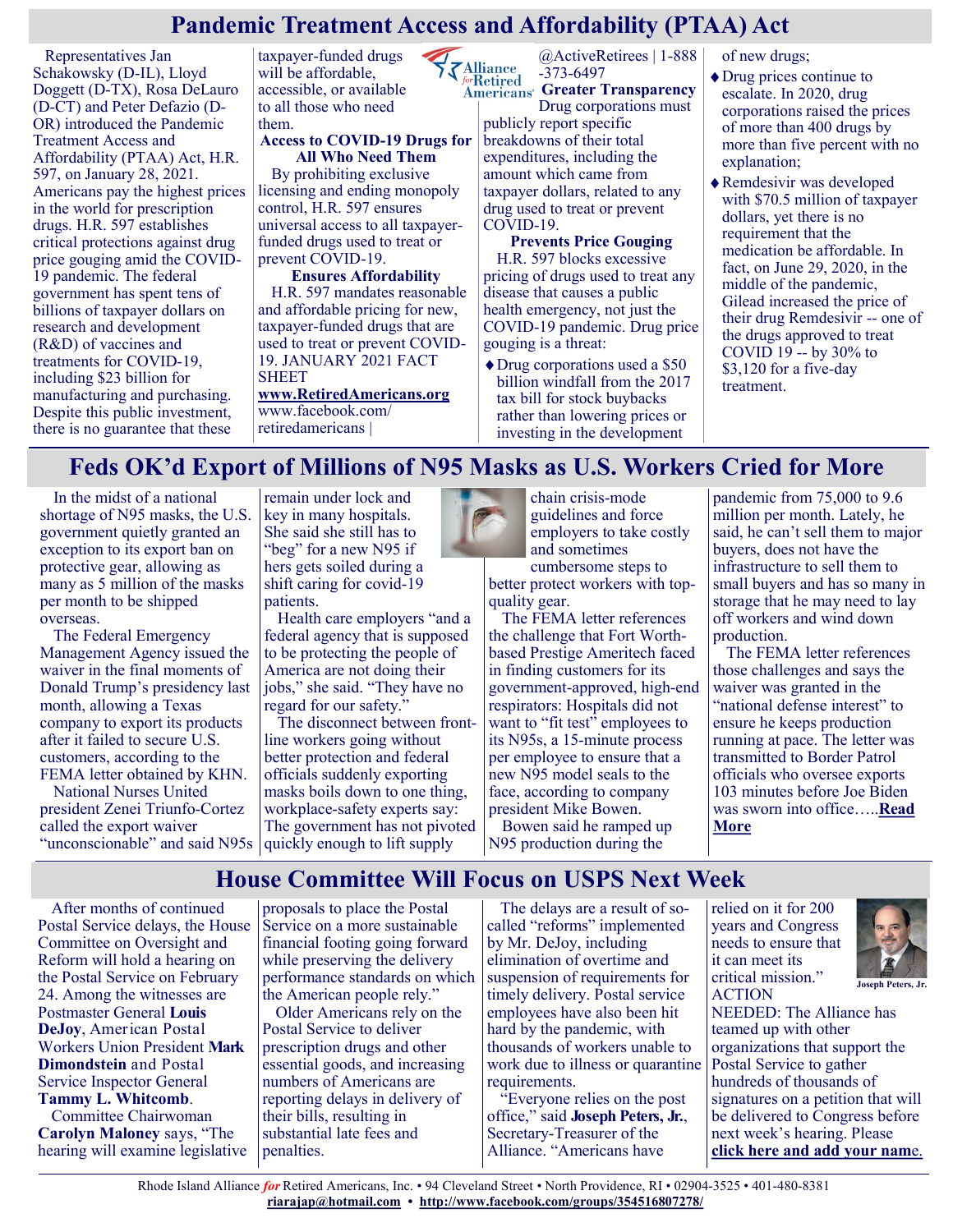## **Medicare Cuts Payment to 774 Hospitals Over Patient Complications**

The federal government has penalized 774 hospitals for having the highest rates of patient infections or other potentially avoidable medical complications. Those hospitals, which include some of the nation's marquee medical centers, will lose 1% of their Medicare payments over 12 months.

The penalties, based on patients who stayed in the hospitals anytime between mid-2017 and 2019, before the pandemic, are not related to covid-19. They were levied under a program created by the Affordable Care Act that uses the threat of losing Medicare

money to motivate hospitals to protect patients from harm.

On any given day, **[one in](https://www.cdc.gov/hai/data/index.html)  [every 31 hospital](https://www.cdc.gov/hai/data/index.html)** 

**[patients](https://www.cdc.gov/hai/data/index.html)** has an infection that was contracted during their stay, according to the Centers for Disease Control and Prevention. Infections and other complications can prolong hospital stays, complicate treatments and, in the worst instances, kill patients.

"Although significant progress has been made in preventing some healthcare-associated infection types, there is much more work to be done," the CDC says.

Now in its seventh year, the **Hospital-[Acquired](https://www.cms.gov/Medicare/Medicare-Fee-for-Service-Payment/AcuteInpatientPPS/HAC-Reduction-Program)  [Condition Reduction](https://www.cms.gov/Medicare/Medicare-Fee-for-Service-Payment/AcuteInpatientPPS/HAC-Reduction-Program)  [Program](https://www.cms.gov/Medicare/Medicare-Fee-for-Service-Payment/AcuteInpatientPPS/HAC-Reduction-Program)** has been **[greeted](https://khn.org/news/at-teaching-hospitals-aggressive-screening-may-lead-to-medicare-penalties/)** 

**[with disapproval and](https://khn.org/news/at-teaching-hospitals-aggressive-screening-may-lead-to-medicare-penalties/)  [resignation](https://khn.org/news/at-teaching-hospitals-aggressive-screening-may-lead-to-medicare-penalties/)** by hospitals, which argue that penalties are meted out arbitrarily. Under the law, Medicare each year must punish the quarter of general care hospitals with the highest rates of patient safety issues. The government **[assesses the](https://qualitynet.cms.gov/inpatient/hac/measures)  [rates](https://qualitynet.cms.gov/inpatient/hac/measures)** of infections, blood clots, sepsis cases, bedsores, hip fractures and other complications that occur in hospitals and might have been prevented. The total penalty amount is based on how much

Medicare pays each hospital during the federal fiscal year from last October through September.

Hospitals can be punished even if they have improved over past years — and some have. At times, the difference in infection and complication rates between the hospitals that get punished and those that escape punishment is negligible, but the requirement to penalize onequarter of hospitals is unbending under the law. Akin Demehin, director of policy at the American Hospital Association, said the penalties were "a game of chance" based on "badly flawed" measures….**[Read More](https://khn.org/news/article/medicare-cuts-payment-to-774-hospitals-over-patient-complications/)**

# **To Vaccinate Veterans, Health Care Workers Must Cross Mountains, Plains and Tundra**

A Learjet 31 took off before daybreak from Helena Regional Airport in Montana, carrying six Veterans Affairs medical providers and 250 doses of historic cargo cradled in a plugin cooler designed to minimize breakage.

Even in a state where 80-mph speed limits are normal, ground transportation across long distances is risky for the Moderna mRNA-1273 vaccine, **[which must be used](https://www.cdc.gov/vaccines/covid-19/info-by-product/moderna/index.html)  [within 12 hours of thawing.](https://www.cdc.gov/vaccines/covid-19/info-by-product/moderna/index.html)**

The group's destination was Havre, Montana, 30 miles from the Canadian border. About 500 military veterans live in and around this small town of

roughly 9,800, and millions more reside in similarly rural, hard-toreach areas across the United States.

About 2.7 million veterans who use the VA health system are classified as "rural" or "highly rural" patients, residing in communities or on land with fewer services and less access to health care than those in densely populated towns and cities. An additional 2 million veterans live in remote areas who do not receive their health care from VA, according to the department. To ensure these rural vets have access to the covid vaccines, the VA is relying on a mix of tools,



like charter and commercial aircraft and partnerships with civilian health organizations.

The challenges of vaccinating veterans in rural areas — which the VA considers anything outside an urban population center — and "highly rural" areas — defined as having fewer than 10% of the workforce commuting to an urban hub and with a population no greater than 2,500 — extend beyond geography, as more than 55% of them are 65 or older and at risk for serious cases of covid and **[just 65% are reachable via](https://www.ruralhealth.va.gov/aboutus/ruralvets.asp)  [the internet](https://www.ruralhealth.va.gov/aboutus/ruralvets.asp)**.

For the Havre event, VA clinic workers called each patient served by the Merril Lundman VA Outpatient Clinic in a vast region made up of small farming and ranching communities and two Native American reservations. And for those hesitant to get the vaccine, a nurse called them back to answer questions.

"At least 10 additional veterans elected to be vaccinated once we answered their questions," said Judy Hayman, executive director of the Montana VA Health Care System, serving all 147,000 square miles of the state.….**[Read](https://khn.org/news/article/to-vaccinate-veterans-health-care-workers-must-cross-mountains-plains-and-tundra/)  [More](https://khn.org/news/article/to-vaccinate-veterans-health-care-workers-must-cross-mountains-plains-and-tundra/)**

## **Countless Homebound Patients Still Wait for Covid Vaccine Despite Seniors' Priority**

Opening another front in the nation's response to the pandemic, medical centers and other health organizations have begun sending doctors and nurses to apartment buildings and private homes to vaccinate homebound seniors.

Boston Medical Center, which runs the oldest in-home medical service in the country, started doing this Feb. 1. Wake Forest Baptist Health, a North Carolina health system, followed a week later.

In Miami Beach, Florida, fire department paramedics are delivering vaccines to frail

seniors in their own homes. In East St. Louis, Illinois, a visiting nurse service is offering at-home vaccines to low-income, sick older adults who receive food from Meals on Wheels.

In central and northern Pennsylvania, Geisinger Health, a large health system, has identified 500 older homebound adults and is bringing vaccines to them. Nationally, the Department of Veterans Affairs has provided more than 11,000 vaccines to veterans who receive primary medical care at home. These efforts and others like



them recognize a compelling need: Between 2 million and 4.4 million older adults are

homebound. Most are in their 80s and have multiple medical conditions, such as heart failure, cancer, and chronic lung disease, and many are cognitively impaired. They cannot leave their homes or can do so only with considerable difficulty.

By virtue of their age and medical status, these seniors are at extremely high risk of becoming seriously ill and dying if they get covid-19. Yet, unlike similarly frail nursing home

patients, they haven't been recognized as a priority group for vaccines, and the Centers for Disease Control and Prevention only recently offered **[guidance](https://www.cdc.gov/vaccines/covid-19/clinical-considerations/homebound-persons.html)  [on serving them](https://www.cdc.gov/vaccines/covid-19/clinical-considerations/homebound-persons.html)**.

"This is a hidden group that's going to be overlooked if we don't step up efforts to reach them," said Dr. Steven Landers, president and CEO of Visiting Nurse Association Health Group, which provides home health and hospice care to over 10,000 people in New Jersey, northeastern Ohio and southeastern Florida. ...**[Read](https://khn.org/news/article/countless-homebound-patients-still-wait-for-covid-vaccine-despite-seniors-priority/)  [More](https://khn.org/news/article/countless-homebound-patients-still-wait-for-covid-vaccine-despite-seniors-priority/)**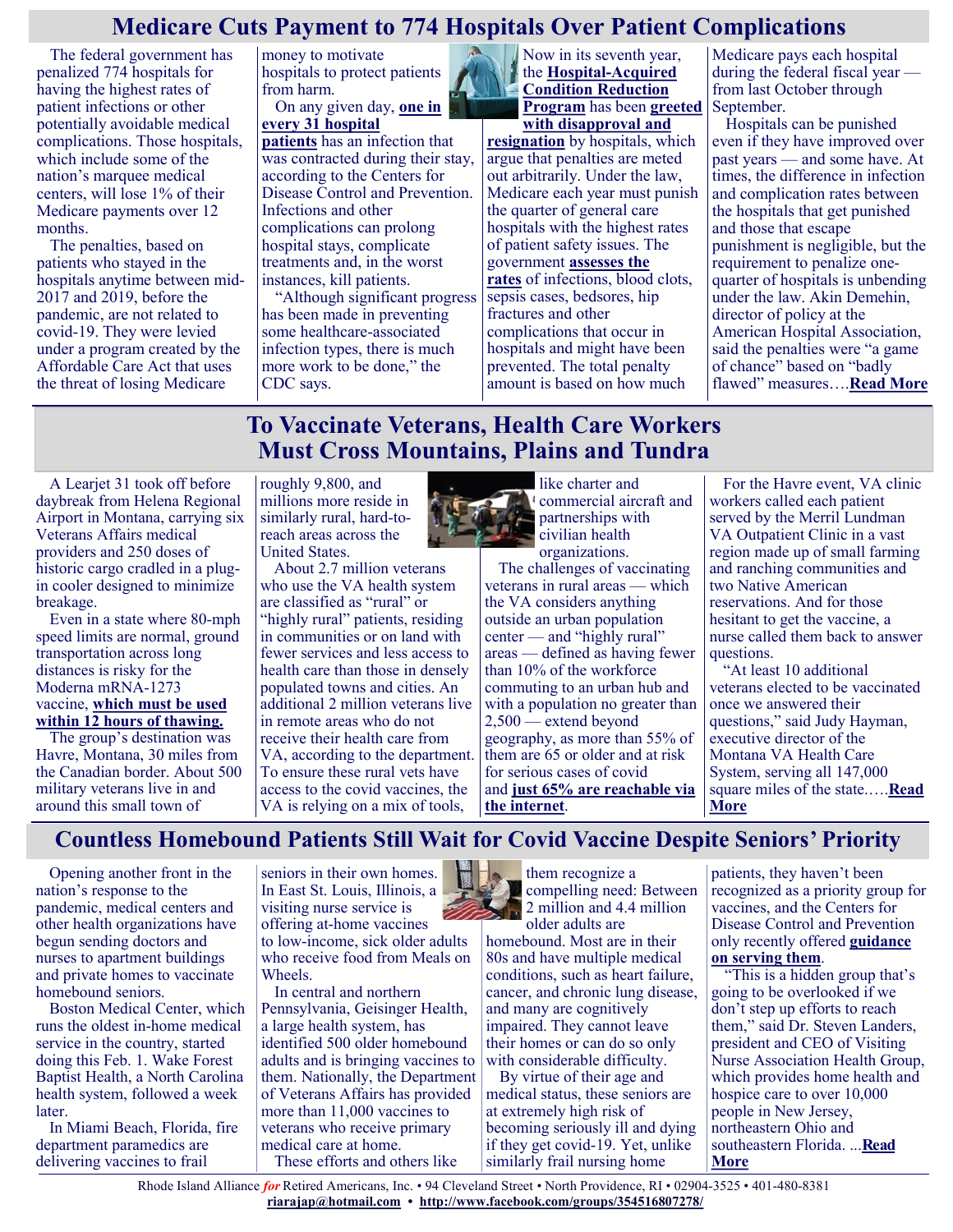# **New Report Highlights Racial and Economic Disparities in Medicare**

Historically, Medicare has done significant work in reducing racial and ethnic disparities in health status and access to health care, including driving the desegregation of America's hospital systems in the 1960s. However, **[as a new](https://www.kff.org/report-section/racial-and-ethnic-health-inequities-and-medicare-overview/)  [report from the Kaiser Family](https://www.kff.org/report-section/racial-and-ethnic-health-inequities-and-medicare-overview/)  [Foundation demonstrates](https://www.kff.org/report-section/racial-and-ethnic-health-inequities-and-medicare-overview/)**, that work remains incomplete. Not only do racial and ethnic disparities persist, the COVID-19 pandemic has exacerbated them.

Several issues combine to create these disparities. Average income and savings for Black or Hispanic beneficiaries are lower than for white beneficiaries. In

addition, Black or Hispanic beneficiaries are less likely to have access to private wraparound coverage—like Medigap plans or retiree plans to supplement their Medicare coverage. They are more likely, however, to have Medicaid coverage and low-income subsidies for Part D, demonstrating the important role Medicaid and other programs play in eliminating disparities in access to care. Still, more Black or Hispanic beneficiaries report struggles in finding care, including delays in getting appointments and problems finding a specialist, and far too



**MEDICARE**  $\equiv$  many find affording care impossible, resulting in delayed care and rising debt.

> The report also shows that Medicare beneficiaries who are Black or Hispanic report higher prevalence of poor health and many chronic conditions such as high blood pressure and diabetes compared to white beneficiaries. Black beneficiaries are more likely to need emergency care, hospitalization, and readmission, and are more likely to be hospitalized at low-quality facilities.

During the pandemic, outcome disparities have been even worse. Rates of infection are

higher, and the death rates from COVID-19 are nearly twice as high for Hispanic, Indigenous, and Black beneficiaries as for white beneficiaries. Nursing facilities with relatively high percentages of Black or Hispanic residents were more likely to see at least one death from the virus.

As all of these data show, disparities in care and outcomes continue. Medicare has made great strides in ending discrimination in health care, but more improvements are both necessary and possible. Such changes must come both within health care and the larger social and economic systems where inequities flourish.

# **People Born In 1960 Face Permanent Social Security Benefit Reductions**

About 4 million people who turn 61 this year could be facing a deep hit to their Social Security benefits when they retire, warns **[The Senior](http://www.seniorsleague.org/)  [Citizens League](http://www.seniorsleague.org/)** 

**[\(TSCL\)](http://www.seniorsleague.org/)**. "This is caused by a flaw in the Social Security benefit formula," states Mary Johnson a Social Security policy analyst for The Senior Citizens League. "To prevent benefit cuts, Congress would need to fix this flaw by the end of 2021 before this group turns 62 and are eligible to start benefits," she unemployment as was the case

The feature in the Social Security benefit formula that makes the critical calculation of an individual's initial Social Security retirement benefit (which is linked to the year that workers turn age 60) is sensitive to economic recessions. Known as the average wage index (AWI), it is susceptible to permanent benefit reductions when beneficiaries turn 60 in a year of extraordinarily high

says.



The initial retirement benefits of people who turned 60 last year, could be permanently reduced by almost 10 percent according to **[an estimate](https://www.ssa.gov/legislation/testimony_071720.html)** by Social Security's Chief Actuary, Stephen Goss. Without timely remedial action from Congress, people born in 1960 could wind up with Social Security benefits that are 9.1 percent lower than others with identical earnings and retirement histories born just one year prior to them

(1959). If this estimate proves to be correct, an age 62 starting benefit of \$1,565.00 per month would instead be \$1,422.60, a difference of more than \$142.00 per month. Over the course of a 25-year retirement, retirees with this benefit level would receive about \$55,727 less in benefits.

Due to the COVID-19 caused recession, wages and earnings have plummeted to lower levels in 2020 than in 2019 and "that appears to be dragging down the AWI," says Johnson...**[Read](https://seniorsleague.org/people-born-in-1960-face-permanent-social-security-benefit-reductions/)  [More](https://seniorsleague.org/people-born-in-1960-face-permanent-social-security-benefit-reductions/)**

#### **Do Medicare Advantage plans give you appropriate access to doctors?**

Most Medicare Advantage plans establish networks that restrict your access to doctors and hospitals. And, the data show that people in Medicare Advantage plans overall have a greater chance of getting care from lower quality providers than people in traditional Medicare. A new paper by David Meyers et al. in the **[Journal of General](https://pubmed.ncbi.nlm.nih.gov/33469747/)  [Internal Medicine](https://pubmed.ncbi.nlm.nih.gov/33469747/)** finds that Medicare Advantage plans with

five-star ratings tend to have narrow networks that restrict access to certain types of care considerably.

**Here's what some of the independent research reveals:** People enrolled in Medicare Advantage are less likely to receive care from

#### the **[highest quality](https://jamanetwork.com/journals/jamanetworkopen/fullarticle/2758745)  [hospitals](https://jamanetwork.com/journals/jamanetworkopen/fullarticle/2758745)** and **[nursing](https://justcareusa.org/new-study-finds-medicare-advantage-plan-enrollees-end-up-in-lower-quality-nursing-homes-than-people-in-traditional-medicare/)  [homes](https://justcareusa.org/new-study-finds-medicare-advantage-plan-enrollees-end-up-in-lower-quality-nursing-homes-than-people-in-traditional-medicare/)** and are more likely to **[disenroll if](https://justcareusa.org/people-with-serious-health-needs-more-likely-to-disenroll-from-medicare-advantage-plans/)  [they develop a](https://justcareusa.org/people-with-serious-health-needs-more-likely-to-disenroll-from-medicare-advantage-plans/)**

**[complex condition](https://justcareusa.org/people-with-serious-health-needs-more-likely-to-disenroll-from-medicare-advantage-plans/)**. Black, Hispanic, and Asian

Americans enrolled in Medicare Advantage plans have poorer health outcomes than white Americans. It's not clear, however, whether this racial disparity stems from the makeup of the Medicare Advantage plan networks.

In their new research, Meyers and his team find a correlation between plans with higher starratings and the breadth of their provider networks. They find that the big health insurers offering for-profit Medicare Advantage plans with higher



premiums and a large number of enrollees have wider networks. And, they find that Medicare Advantage

plans with the highest star ratings tend to have narrow networks.

Furthermore, the researchers find that if you're in a Medicare Advantage plan, odds are that you will have inadequate access to in-network mental and behavioral health providers, cardiologists, psychiatrists, and primary care providers.

Beyond **star-[ratings, which](https://justcareusa.org/medicare-ratings-of-medicare-advantage-plans-a-farce/)  [do not tell you enough](https://justcareusa.org/medicare-ratings-of-medicare-advantage-plans-a-farce/)** about the quality of a plan to rely on, we don't know which Medicare Advantage plans give you access to high-quality providers. That's inexcusable.

The researchers argue specifically for more information to people choosing among Medicare Advantage plans about the breadth of their provider networks and reforms that ensure adequate numbers of mental health providers in Medicare Advantage plan networks.

All said, you can't possibly look at the available information and choose a Medicare Advantage plan that's right for you. You don't know enough about what the Medicare Advantage plan offers or what your future health care needs will be. Only traditional Medicare allows you the freedom to meet those needs when and where you choose.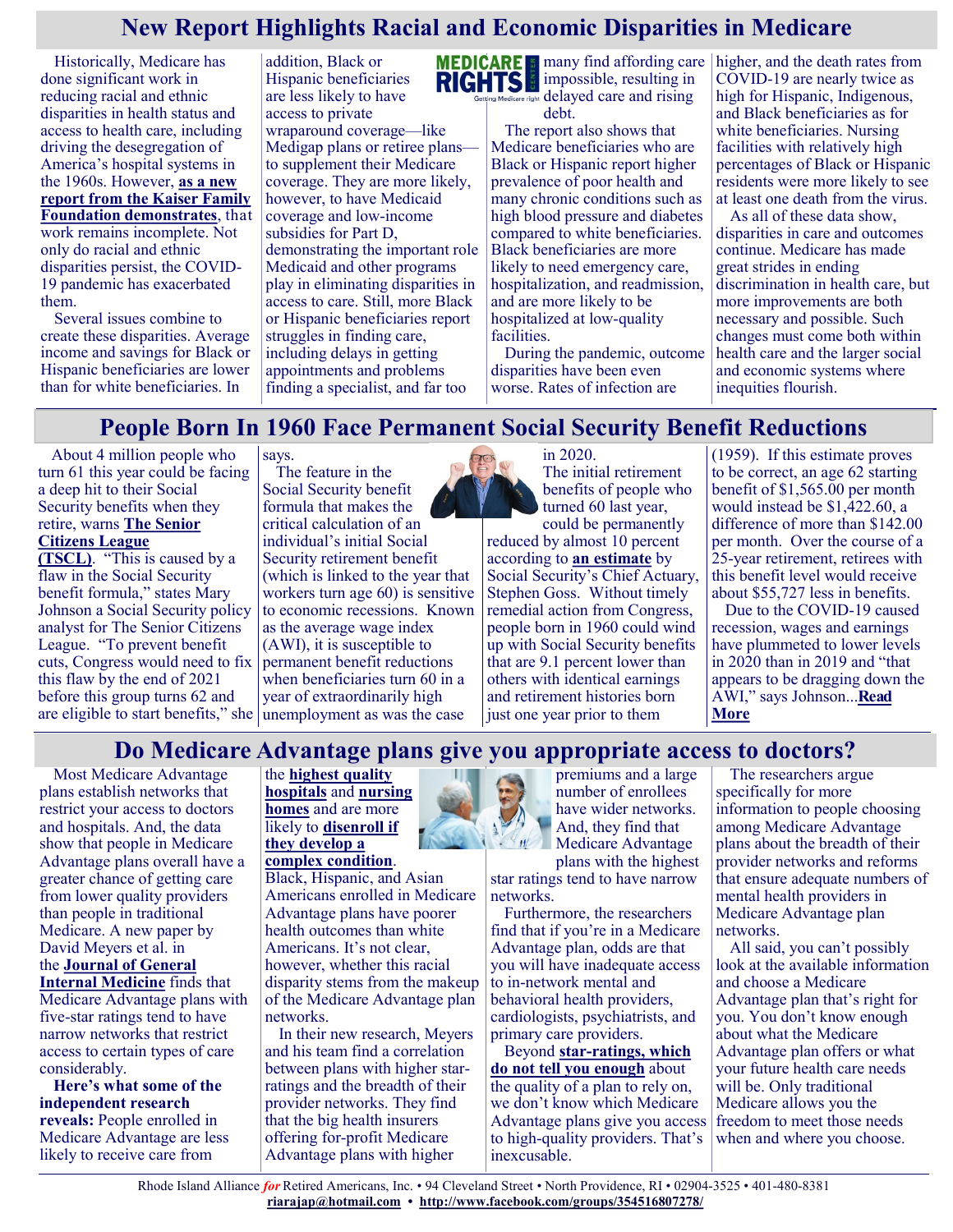# **Will Our New Congress Pass a Benefit Boost?**

By Shannon Benton, Executive Director, Senior Citizens League

As our nation goes through the process of getting vaccinated for COVID-19 and getting our lives back on track, TSCL is working on a number of long-term issues that await Congressional attention. We expect policy makers in Congress will be turning their attention to the question of boosting benefits and restoring the long-term solvency of the Medicare and Social Security Trust Funds.

There is widespread support among older Americans for a benefit boost. TSCL surveys have found that 83% of survey participants think Congress should increase Social Security benefits by about 2% of the average benefit, roughly \$30 per month (\$360) in 2021. Sixtytwo percent of survey participants also favor a more

generous annual cost of living adjustment (COLA) LEAGUE by tying the annual inflation adjustment to the Consumer-Price Index for the Elderly (CPI-E), and 50% favor enacting a guarantee that COLAs would never be lower than 3%.

Congress has a number of options to pay for the higher benefits that drew strong support in our 2020 Senior Survey:

- $\leftrightarrow$  72% support applying the Social Security payroll tax to all earnings (instead of capping the amount of wages to be taxed at \$142,800), a move that would reduce Social Security's long - term deficit by as much as 73%.
- $\triangle$  43% support very gradually increasing the Social Security payroll tax rate paid by employers and employees. Shoring up the Medicare Part

difficult. Simply cutting payments to hospitals

would not be in the best interests of patients or hospitals, because many medical centers are already faltering financially.

During the pandemic, nonemergency elective hospital procedures were temporarily stopped to lower the risk of COVID-19 transmission, to preserve scarce personal protective equipment and to keep hospital beds available for COVID care. According to JAMA, the Journal of the American Medical Association, hospitals across the country have taken a major hit to their normal operating income. The American Hospital Association recently reported the average loss of revenues to U.S. hospitals of \$50.7 billion

per month from March 1, 2020

A Trust Fund will be more to June 30, 2020. We don't yet know how much more hospitals have lost through the end of 2020.

> Policy experts question how patients will make up postponed care (some services can't be made up) and the degree to which delays in getting care will have adverse health consequences. Both of these concerns suggest that another type of surge for hospitals—the aftermath of postponed care may be coming next. Cutting hospital reimbursements now could potentially limit access to care when Medicare beneficiaries need it the most.

TSCL will be working for legislation to ensure both hospitals and Medicare Part A weather COVID-19 and its aftermath to keep both strong and working for all who depend on Medicare!

#### **Medicare Pays More for Drugs than Medicaid**

Last week the Congressional Budget Office (CBO) released a report that revealed Medicare outpatient plans are three times more expensive for the same drugs as those covered by Medicaid.

According to Bloomberg News, "Budget officials analyzed prices of 176 popular brand name drugs and found the price for a 30-day supply of medication was \$118 on average through Medicaid and \$343 through Medicare Part D, which pays for prescription drugs in retail pharmacies. The government also paid twice as much on the same drugs through Medicare

versus the Veterans Affairs program." The report found similar **LEAGUE** 

price disparities in expensive specialty drugs that treat complicated conditions like cancer.

Why does that happen? Again, according

to Bloomberg News,

"Manufacturers have to offer Medicaid plans their lowest possible price under federal regulations in order to participate in other federal drug programs, which is likely why the Medicaid prices are so low."

In addition, the Secretary of Health and Human Services

(HHS) is prohibited from negotiating directly with pharmaceutical companies on behalf of

the more than 40 million Americans who get their prescription drug coverage from Medicare Part D.

The Senior Citizens League strongly believes allowing the HHS Secretary to negotiate with the drug companies is one important way to reduce the costs of drugs for seniors. We will be continuing our efforts to get Congress to pass legislation that would make this possible.

**Legislation to Control Drug Prices Possible This Year?**

Given the above story about how Medicare users pay so much more for drugs than Medicaid users, could this be the year we finally win? According to an article in The Hill, a Washington, D.C., newspaper that covers legislative matters in Congress, it just might happen. Last year the House of Representatives, led by Speaker Nancy Pelosi (D- Calif.), passed major drug legislation that would have allowed the government to

negotiate directly with the drug companies, thus bringing the prices of drugs down. ..**[Read](https://seniorsleague.org/update-february-20-2021/)  [More](https://seniorsleague.org/update-february-20-2021/)**

**[Life insurance](https://www.bankrate.com/insurance/life-insurance/)** is a useful tool, but there may be times when you wish you could wave **[those](https://www.bankrate.com/insurance/life-insurance/life-insurance-cost/)  [premiums](https://www.bankrate.com/insurance/life-insurance/life-insurance-cost/)** away and get some of your money back. Thankfully, some (although not all) insurance policies do give you that option. Whole life insurance, permanent life insurance, variable life insurance and universal life insurance all have cash value components, which means that if you cancel your policy, you will get some money back. Term life

insurance does not offer a cash value option.

Before you surrender your life insurance policy to get access to its cash surrender value, it is important to understand what the cash surrender value of life insurance is and how the value is determined.

What is cash surrender value? Cash surrender value is the amount of money your **[life](https://www.bankrate.com/insurance/life-insurance/best-life-insurance-companies/)  [insurance provider](https://www.bankrate.com/insurance/life-insurance/best-life-insurance-companies/)** would give

# **Cash surrender value**

you if you surrendered, or cancelled, your policy. **[Cash value](https://www.bankrate.com/insurance/life-insurance/cash-value-life-insurance/)** is a

component of a whole life policy and other types of permanent life insurance. With these types of life insurance policies, your insurance provider takes a portion of your premiums and puts it into a cash value account, where the money can grow. Depending on which type of policy you have, that cash value component will move with

market subaccounts, rely on internal company calculations or grow at the current standard interest rate.

If you decide to give up your life insurance policy, you get the cash value of the investments made within it after any surrender fees have been subtracted. As noted above, term life insurance policies do not have this component….**[Read](https://www.msn.com/en-us/money/personalfinance/cash-surrender-value/ar-BB18Wm2e?ocid=SK2DDHP)  [More](https://www.msn.com/en-us/money/personalfinance/cash-surrender-value/ar-BB18Wm2e?ocid=SK2DDHP)**

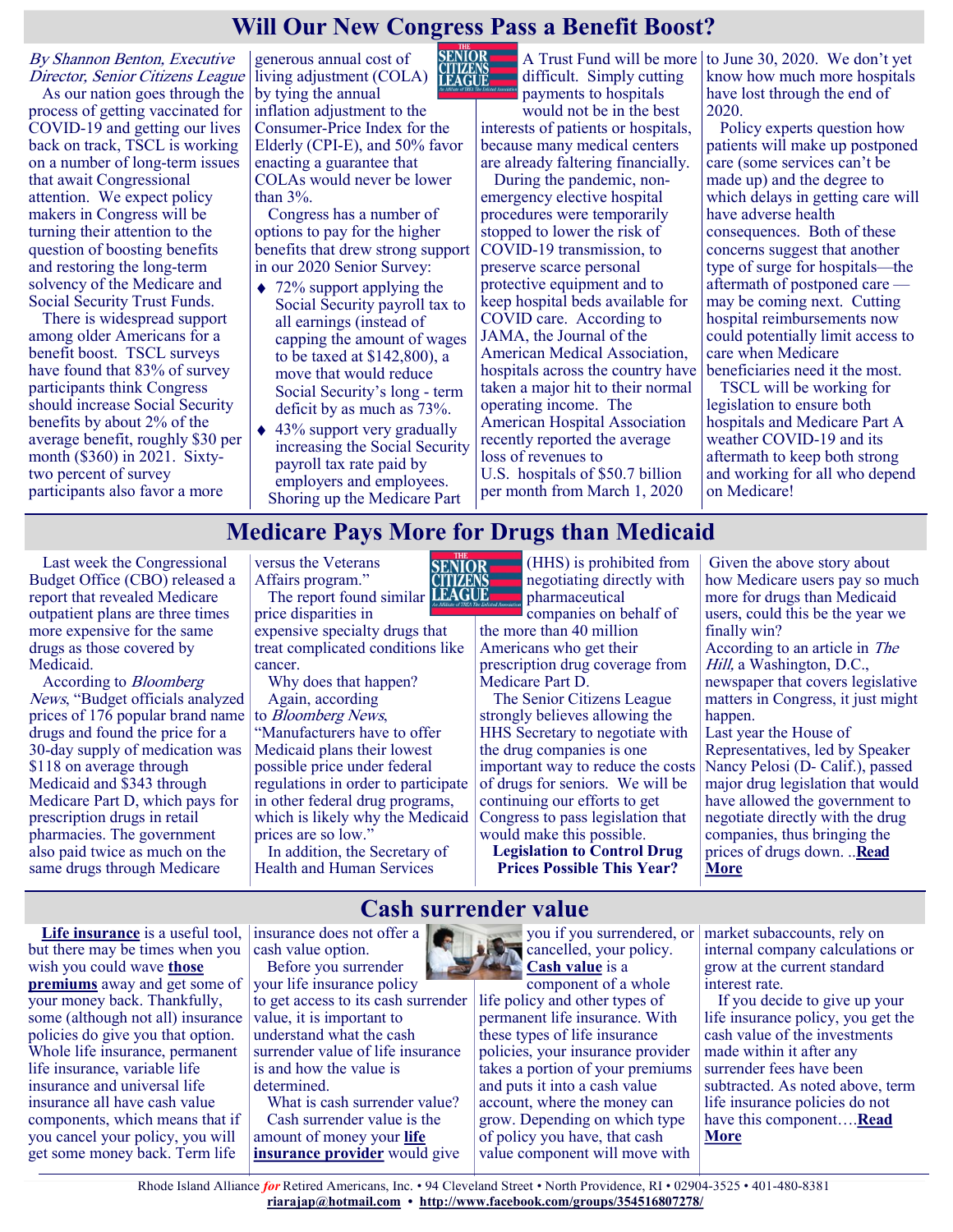## **Clover Health exposes risks of Medicare Advantage**

A little known company, Clover Health, has done quite a job breaking into the Medicare Advantage business. It raised millions from Wall Street, went public, and upped its valuation into the billions of dollars. At the time of its IPO, it did not disclose it was under federal investigation. **[Forbes](https://www.forbes.com/sites/katiejennings/2021/02/12/walgreens-revealed-as-investor-in-insurance-company-under-federal-investigation/?sh=53f9fcaa4f86)** reports that Clover Health has strong ties to Walgreens and SeekMedicare, a for-profit Medicare counseling business, which appears to be steering folks to enroll in Clover Health.

The Justice Department has been investigating Clover Health

because of its M relationship with SeekMedicare. SeekMedicare is accused of misleading its customers, providing them with biased information about their Medicare choices. SeekMedicare claims it is "independent" and "unbiased" even though it is a subsidiary of Clover Health, and Walgreens is one of its investors.

SeekMedicare operates inperson Medicare advisor programs in nearly 100 Walgreens stores. It tells older adults that it offers unbiased information about their Medicare choices. It's not clear the extent

to which it is steering people to Clover Health, but odds are it is. Clover Health, for its part, advertises the additional benefits it offers people with Medicare.

The bigger problem: There's nothing stopping any entity from claiming it can help people choose a Medicare plan. And, there's nothing stopping these entities from steering people to the Medicare Advantage plans that maximize their profits, even when those plans are not the best choice. On top of that, insurers can pay insurance agents and brokers in ways that can lead the

agents and brokers to steer people to Medicare Advantage plans that increase their earnings without considering the needs of the people they advise.

Congress needs to own the fact that the Medicare Advantage program is fully rigged to maximize profits at the expense of people's health care needs. Congress needs to end Medicare Advantage as it currently operates and revisit whether there is a way to offer people private insurance coverage that works without endangering the lives of vulnerable older and disabled Americans.

#### **US life expectancy dropped a full year in first half of 2020, according to CDC**

Life expectancy in the US dropped a full year in the first half of 2020, according to a report published Thursday by the US Centers for Disease Control and Prevention's National Center for Health Statistics. Experts say that [Covid](https://www.cnn.com/interactive/2020/health/coronavirus-us-maps-and-cases/)-19 was a significant factor contributing to the decline.

The life expectancy for the entire US population fell to 77.8 years, similar to what it was in 2006, **[CDC](https://www.cdc.gov/)** data shows.

Changes to life expectancy also widened racial and ethnic inequities. [Compared to 2019,](https://www.cnn.com/2020/01/30/health/us-life-expectancy-drug-overdose-deaths-cdc-study/index.html)  life expectancy for non-Hispanic Black people in the US fell about three times what it did for non-Hispanic White people,

by 2.7 years. It fell by twice as much for Hispanic people, by 1.9 years.

Life-expectancy disparities between Black people and White people had been shrinking in recent years, but these latest figures reverse some of that progress.

Over the past 40 years, life expectancy has increased slowly but rarely declined. Between 2014 and 2017 -- a peak period of the opioid epidemic -- life expectancy declined a third of a year, which itself was significant.

Life-expectancy estimates before 1980 have been measured less consistently, but experts told CNN that estimates



for drops in life expectancy after World War II range from less than a year to three years.

The **[pandemic](https://www.cnn.com/interactive/2020/health/coronavirus-us-maps-and-cases/)** has taken a massive toll on the US population. About 490,000 people have lost their lives to the disease, and the CDC estimates excess deaths in 2020 to be even higher..

"A year of life expectancy lost doesn't really give you a true sense of how serious this has been. Millions of life years were actually lost," Eileen Crimmins, a professor at the University of Southern California who has researched changes in mortality, told CNN. "Covid is on track to cause more deaths than cancer

or heart disease, and that's important."

Most deaths due to Covid-19 have been among older adults, which would have a small effect on overall life expectancy.

But Theresa Andrasfay, a researcher at the University of Southern California who has published work on the potential impact of Covid-19 on life expectancy, notes that while deaths among younger adults may be less common, the numbers are still substantial.

"Those deaths have a significant effect on life expectancy because they contribute to more foregone years of life," she told CNN….**[Read More](https://www.cnn.com/2021/02/18/health/life-expectancy-fell-pandemic/index.html)**

#### **Housing Programs for Senior Citizens**

Housing is never cheap, and when you're a senior on a fixed income who may have medical bills and more to cover, it can get downright expensive. It's not uncommon for seniors to find themselves spending the majority of their retirement savings on rent.

One option for seniors looking for a home to call their own is to turn to a housing program for assistance. These programs can vary greatly, but they generally provide subsidies or other forms of financial aid to ensure that seniors have a place to live without bankrupting themselves for those who otherwise might

not be able to do that. Different housing programs have different requirements, but if

you're struggling to put a roof over your head, odds are good that you're eligible for at least some kind of housing program.

**Public Housing and the Section 202 Program** If you have a low income and can spend 30 percent of your income on rent and utilities, you could qualify for public housing. Run by the U.S. Department of Housing and Urban Development (HUD), public housing tends to be situated in places where residents can access



better jobs and education, while seniors can use it to remain independent and in their own communities

for as long as possible. Although most public housing is in cities, one in five public housing developments is in a rural area.

A similar program, the Section 202 program, also exists specifically for seniors. Section 202 housing is designed to offer a place to live for seniors who can safely live on their own but may need help with some parts of daily life, such as showering. Residents pay 30 percent of their income for housing with the rest of their rent and utilities covered

by subsidies. Additional services, such as some meals, transportation and more, are often included.

**The Housing Choice Voucher Program** The HUD also operates the Housing Choice Voucher Program (HCVP), formerly known as Section Eight Housing. This program is operated through 3,300 public housing agencies at the state, county and municipal level to provide rental vouchers to low-income people. Once approved, the applicant finds their own apartment in their area….**[Read More](https://www.questionsanswered.net/lifestyle/housing-programs-for-senior-citizens?ad=dirN&qo=serpIndex&o=740012)**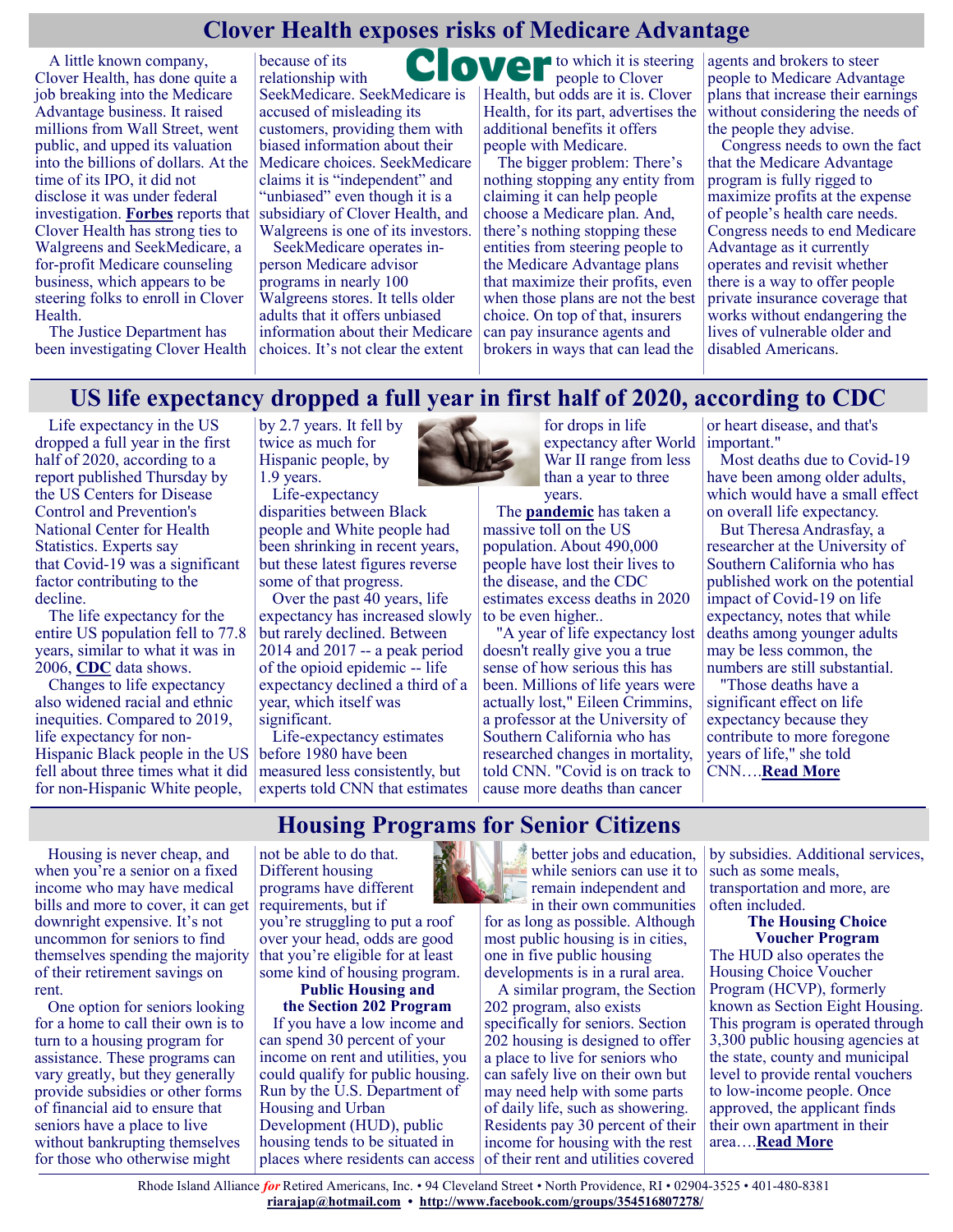# **RIARA HealthLink Wellness News** *Rediction Rediction***ly <b>Rediction Rediction Rediction Rediction Rediction Rediction Rediction Rediction Rediction Rediction Rediction Rediction Rediction Re**



# **Pfizer, Moderna Vaccines Less Effective Against South African COVID Variant**

Two of the world's leading coronavirus vaccines don't work as well against a more contagious South African variant, though both did manage to neutralize the virus, two new studies show.

But experts pointed out that what level of neutralization is needed to actually protect against the variant is still unclear and these latest studies on the Pfizer and Moderna vaccines were done in a lab setting, and not the real world, the Washington Post reported. Both reports were published Wednesday in the New England Journal of Medicine.

"These are in vitro studies and we don't know if there is a threshold for neutralization that defines protection. In fact, we don't even know that there is a quantitative correlation between antibodies levels and protection," NEJM Editor-in-Chief Eric Rubin said in a podcast on the findings. "It is very concerning that we don't know the clinical significance of these findings."

The two studies used genetically engineered versions of the South African variant against blood samples from vaccinated volunteers, the Post reported. The strain has been identified in many countries, including the United

States, along with a variant first identified in Britain that scientists say is also highly contagious.

Moderna's research letter in the NEJM on its COVID-19 vaccine showed a sixfold drop in antibody levels against the South Africa strain, the newspaper said. The shot's efficacy against the variant has not yet been determined.

Pfizer, in testing its vaccine against the variant in a lab, found the shot generated about a third of the antibodies that are normally mobilized with the original strain. The activity, however, appeared to be enough to neutralize the virus.

Still, Pfizer said in a statement that it was "taking the necessary steps… to develop and seek authorization" for an updated vaccine or booster shot that could better combat the variant.

In Johannesburg, South African scientists planned to meet Thursday to discuss the Pfizer study, a Health Ministry spokesman told Reuters.

"I do know that our scientists will be meeting to discuss [the study] and they will advise the minister," Popo Maja told the news service. "We are not going to be releasing a statement until advised by our scientists. We

will also be guided by the regulator." **Vaccines for all Americans**

**by August: Biden** Every American who wants a coronavirus vaccine should be able to get one by the end of July, President Joe Biden said this week.

His message, delivered during a town hall meeting hosted by CNN, was more optimistic than one he delivered last week when he warned that logistical hurdles would most likely mean that many people would still not have been vaccinated by the end of the summer, The New York Times reported.

Meanwhile, Dr. Anthony Fauci, the nation's top infectious disease expert, on Tuesday revised his own optimistic estimate from last week, when he predicted the beginning of an "open season" for vaccines by April, the *Times* reported.

"That timeline will probably be prolonged, maybe into mid-tolate May and early June," he said in an interview with CNN.

At a time when Americans are keen for life to return to normal, Biden tried on Tuesday night to reassure the public.

While the president said he did not want to "overpromise," he said at one point that "by next

Christmas I think we'll be in a very different circumstance, God willing, than we are today." At another point he predicted that by the time the next school year starts in September, the nation would be "significantly better off than we are today," the Times reported.

The White House also said Tuesday that states would begin receiving 13.5 million doses each week — a jump of more than 2 million doses.

The increases were welcomed by state officials desperate to inoculate more vulnerable Americans before more contagious variants of virus become dominant, the Times reported.

The Biden administration has been working with Pfizer to get the company more manufacturing supplies through the Defense Production Act, the Times reported. The administration announced last week that Pfizer and Moderna, the other maker of a coronavirus vaccine authorized in the United States, would be able to deliver a total of 400 million doses by the end of May, well ahead of schedule….**[Read More](https://consumer.healthday.com/2-18-pfizer-moderna-vaccines-less-effective-against-south-african-covid-variant-2650608207.html)**

# **Legal Action Center Calls for Better Medicare Coverage for Substance Use Disorder Treatments**

This week, the Legal Action Center released a **[report](https://www.lac.org/resource/medicare-coverage-of-substance-use-disorder-care-a-landscape-review-of-benefit-coverage-service-gaps-and-a-path-to-reform)** identifying gaps in Medicare's coverage of common and recommended treatments for substance use disorders compared to private insurance and Medicaid.

While Medicare covers treatments for substance use disorder, and has in fact expanded such coverage in recent years, the report highlights significant barriers to accessing needed care. These barriers particularly affect services that are provided by

freestanding substance use disorder treatment facilities—residential or outpatient—that are not otherwise Medicare providers. Coverage for outpatient services obtained from a primary care doctor or during an inpatient hospitalization is on par with other insurers.

As the report notes, the need for behavioral health and substance use disorder treatment among Medicare beneficiaries is high and growing. In 2019, over one million individuals over age



65 were diagnosed with **alcohol [dependence](https://www.samhsa.gov/data/sites/default/files/reports/rpt29394/NSDUHDetailedTabs2019/NSDUHDetTabsSect5pe2019.htm)**,

approximately 300,000 people with Medicare are diagnosed with an opioid use **[disorder annually](https://jamanetwork.com/journals/jamapsychiatry/fullarticle/2535238)**, and from 2018 to 2019 the number of individuals over age 65 with a substance use disorder diagnosis **[increased 26%](https://www.samhsa.gov/data/sites/default/files/reports/rpt29394/NSDUHDetailedTabs2019/NSDUHDetTabsSect5pe2019.htm)**.

The Legal Action Center recommends amending the 2008 Mental Health Parity and Addiction Equality Act to apply to Medicare coverage. This would, they argue, expand

Medicare coverage of the types of services and service providers currently unable to bill Medicare. Another option would be to directly expand Medicare coverage. No matter the mechanism, Medicare Rights Center agrees with the need for improved coverage in this area and continues to urge both the Centers for Medicare & Medicaid Services and Congress to act to ensure adequate treatment is available in appropriate and accessible settings for every beneficiary who needs such services.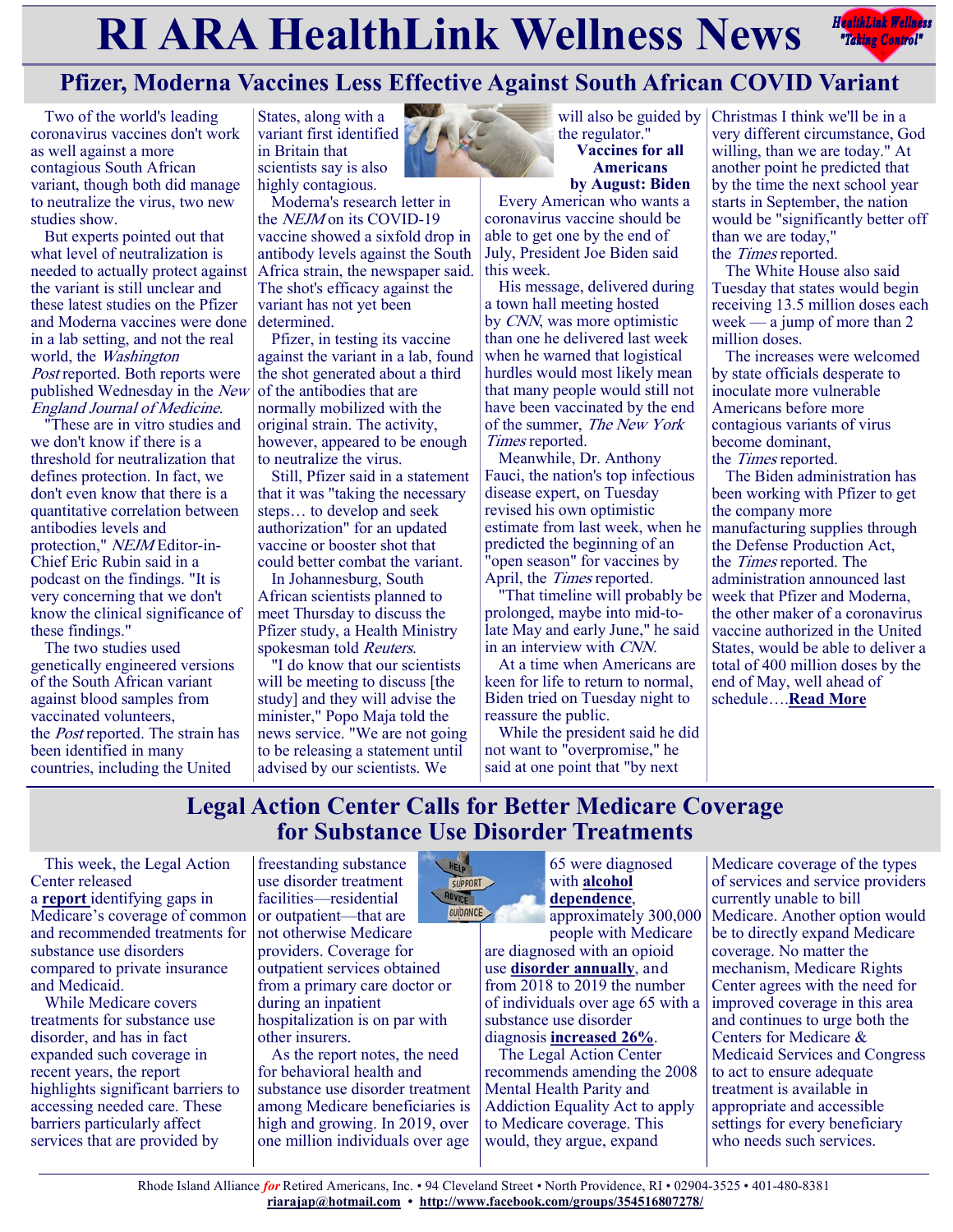## **Pfizer Says COVID Shot 85% Effective After 1 Dose; May Not Require Deep Freeze**

There was a double dose of good news Friday from COVID vaccine maker Pfizer: The company said just one dose may provide 85% protection against SARS-CoV-2, and vials of the vaccine might not require ultracold storage after all.

The latter finding could be a game-changer for vaccine distribution, because the need for refrigerators capable of storing vaccines at temperatures down to -112 degrees Fahrenheit has been a major roadblock at centers across the United States. The U.S. government is set to distribute hundreds of millions of doses of the two-dose Pfizer vaccine to Americans over the coming months.

Now, based on results from ongoing vaccine "stability studies," Pfizer now believes that its vaccine could be safely stored for up to two weeks at standard freezer temperatures of

just -13°F to 5°F. As reported by CBS News, Pfizer CEO Albert Bourla said the

company will now request that the U.S. Food and Drug Administration change its guidance on the storage of the vaccine, which was developed along with its German partner, BioNTech.

"We appreciate our ongoing collaboration with the FDA and CDC as we work to ensure our vaccine can be shipped and stored under increasingly flexible conditions," Bourla said. "If approved, this new storage option would offer pharmacies and vaccination centers greater flexibility in how they manage their vaccine supply."

Not only is storage and distribution of the Pfizer vaccine perhaps made easier, but there's also new data suggesting that strong protection against the



new coronavirus sets in after just one dose. According to research published in The

Lancet medical journal, the first dose of the shot gave health care workers at Israel's largest hospital 85% protection.

The Sheba hospital near Tel Aviv began vaccinating its workers as far back as Dec.19, CBS News reported. Over 9,000 people are employed at the hospital; about 7,000 received the first dose of the Pfizer vaccine and the others weren't inoculated.

Tracking down hospital staff who'd either gone on to develop COVID-19 symptoms or had been in contact with people known to be infected, the Israeli researchers found 170 cases of COVID-19.

Comparing rates of infection between those who'd gotten the first dose of the the vaccine

versus those who hadn't been inoculated, they calculate that protection reached 47% between day 1 and day 14 postvaccination, and 85% between day 15 to day 28.

"What we see is a really high effectiveness already right after two weeks, between two weeks to four weeks after vaccine," study co-author Gili Regev-Yochay told a small group of journalists, CBS News reported.

The findings build on prior Israeli findings, which found the Pfizer vaccine to be 95% effective one week after a second dose.

Does all this mean that vaccinated people can't transmit SARS-CoV-2 to other people?

"That is the big, big, question. We are working on it. This is not on this paper and I hope we will have some good news soon," Regev-Yochay said.

## **Urinary Incontinence a Common Issue for Older Women, But Treatments Can Help**

Nearly 1 in 2 women over the age of 50 deal with the indignities of urinary incontinence, but experts say no one has to suffer in silence.

Frequently considered an inevitable problem of aging, most women never even try to get treatment for the urinary leakage that they experience, said Dr. Christopher Hartman, chief of urology at Long Island Jewish Forest Hills in New York City.

Why?

"Many women often cite embarrassment as the reason for their delay in seeking care," he explained.

Before they decide to get help, women need to determine what kind of incontinence they have. Stress urinary incontinence is most frequently caused by laughing, coughing, sneezing or exercising. Conversely, urge incontinence occurs when a person experiences a strong desire to urinate and cannot stop this sensation, Hartman explained. This is typically the result of a problem with the bladder itself or certain triggers such as caffeine and spicy foods, which cause the bladder to contract. A third type, mixed



incontinence, is the combination of stress and urge incontinence. Less common is

overflow incontinence, in which a woman does not empty her bladder completely, Hartman said.

Beyond what type of incontinence is happening, the severity of the condition can vary widely, said Dr. Elizabeth Kavaler, a urology specialist at Lenox Hill Hospital in New York City.

"Urinary incontinence is the involuntary loss of urine. It can involve a few drops of leakage to a full accident," she said.

"Over 25 million Americans admit to regularly having issues controlling their bladders, which drives the over-\$33 billion-ayear industry in protective products, medications and surgery."

So, what can trigger incontinence?

Stress incontinence is caused by pelvic floor weakness, Kavaler said. In women, stress incontinence is associated with vaginal births, chronic constipation, obesity and chronic lung disease. In men, stress incontinence can be seen after prostate cancer surgery. ….**[Read More](https://consumer.healthday.com/b-2-19-urinary-incontinence-a-common-issue-for-women-but-treatments-can-help-2650617417.html)**

# **Guys, Exercise Will Boost Your Aging Hearts, Testosterone Won't: Study**

Testosterone levels tend to fall in older men, but a new study shows that exercise -- and not supplemental testosterone - is the way to rejuvenate the aging male heart.

Australian researchers found that without exercise, testosterone replacement therapy offered patients no improvement at all in cardiovascular health. But

exercise alone -- absent any testosterone supplementation -did boost arterial function.

As a bonus, exercise also boosted the men's natural testosterone levels, the study found.

According to study author Dr. Bu Yeap, the bottom line is clear: "To improve the health of



Endocrine Society of Australia, acknowledged that "there is a gradual decline in testosterone levels as men grow older, extending into middle and older age." And that decline is often accompanied by

expanding waistlines and a wide array of health conditions.

As a result, testosterone therapy has gained traction, largely in a bid for increased energy and muscle mass. In fact, global sales of the hormone have skyrocketed 12-fold in just the first decade of the 21st century….**[Read More](https://www.usnews.com/news/health-news/articles/2021-02-23/guys-exercise-will-boost-your-aging-hearts-testosterone-wont-study)**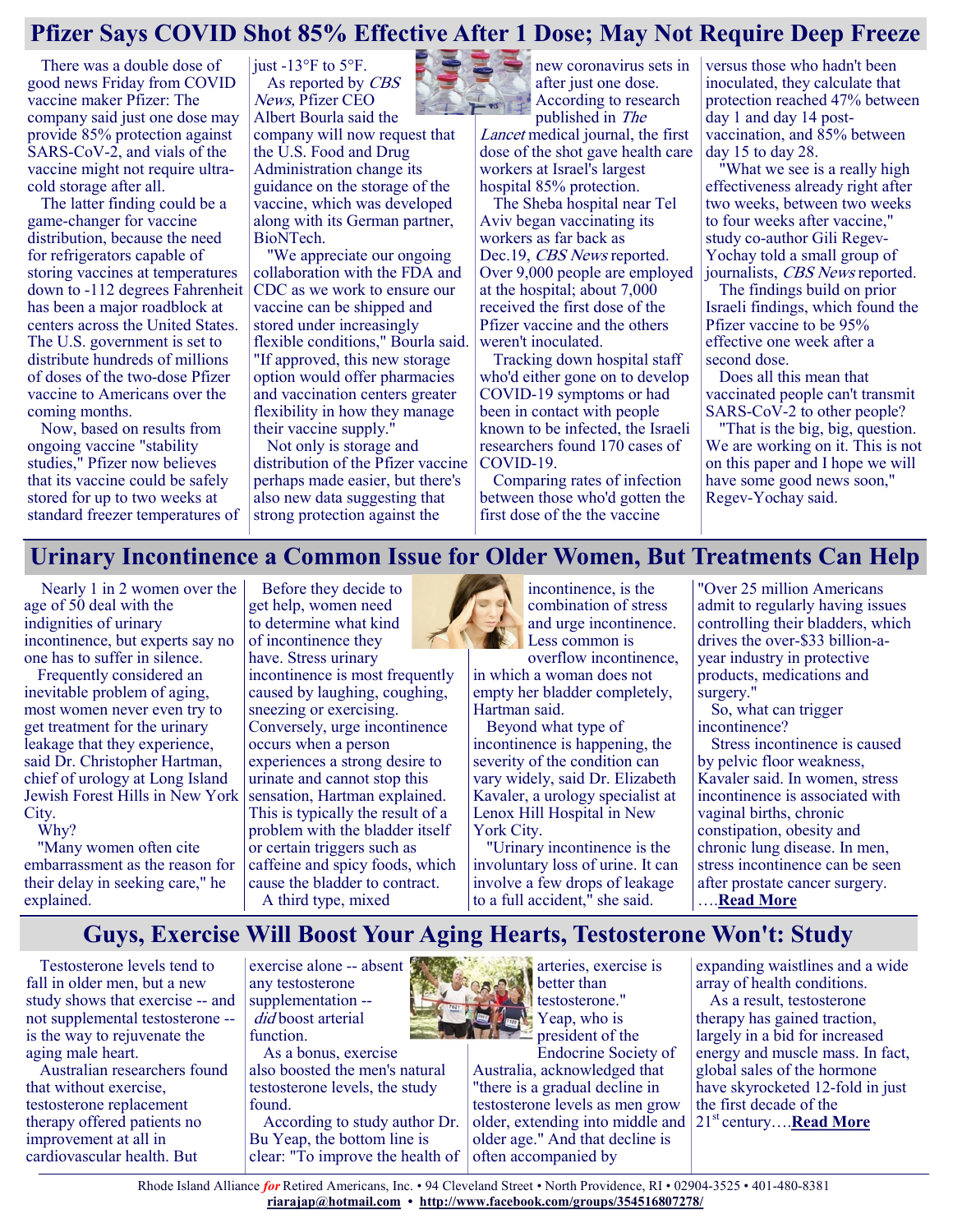## **A Third of COVID Survivors Have Long-Haul Symptoms, Even After Mild Cases**

Many patients with mild to moderate COVID-19 could become "long haulers," suffering symptoms months after they clear their non-lifethreatening infection, new research shows.

About 33% of COVID-19 patients who were never sick enough to require hospitalization continue to complain months later of symptoms like fatigue, loss of smell or taste and "brain fog," University of Washington (UW) researchers found.

one-third of people with mild illness still experiencing symptoms," said lead researcher Jennifer

Logue. She's a research scientist with the UW department of medicine's division of allergy and infectious diseases, in Seattle. "If you contract coronavirus, there's a good chance you could experience a lingering effect."

These results show why everyone should protect themselves against coronavirus infection, given that the 177



infectious disease specialist who leads the Cleveland Clinic's COVID long-hauler recovery clinic.

More than 90% of the patients (average age: 48) suffered only mild to moderate COVID-19 and didn't need hospitalization, the study authors said. Few had health problems that would put them at risk for serious COVID-19 infection (for example, only

13% had high blood pressure, 5% had diabetes and 4.5% were active smokers).

"It's not just our hospitalized patients we have to focus in on," Englund said. "There are a lot of patients out there who can still continue to have these persisting and really life-altering symptoms."

Nearly 28 million COVID-19 infections have been reported in the United States, which could mean millions of Americans suffering from symptoms that last months and possibly years, she said….**[Read More](https://consumer.healthday.com/2-19-three-in-10-covid-survivors-have-long-haul-symptoms-even-after-mild-case-2650612259.html)**

"We were surprised to have

#### **Many Psych Meds Trigger Weight Gain, But New Research Points to Better Options**

Scientists may have uncovered the reason critical medications for schizophrenia and bipolar disorder cause weight gain and diabetes findings they hope will lead to better drugs.

The medications, known as antipsychotics, help control the hallucinations, delusions and confused thoughts that plague people with schizophrenia. They can also help stabilize extreme mood swings in those with bipolar disorder.

The drugs, which include clozapine, olanzapine, ziprasidone and many others, "serve an important purpose,"

said Dr. Zachary Freyberg, the senior researcher on the new study.

"In many cases," he added, "they can be life-saving." The problem is their

"metabolic" side effects, said Freyberg, an assistant professor of psychiatry and cell biology at the University of Pittsburgh School of Medicine.

Antipsychotics often trigger weight gain, cholesterol spikes and elevations in blood sugar that can lead to type 2 diabetes. In fact, those side effects commonly drive patients to stop taking the drugs, said Dr. Ken



Duckworth, chief medical officer of the nonprofit National Alliance on Mental Illness.

Duckworth, who was not involved in the new research, said it's important to understand why those adverse effects occur. These findings, he said,

"begin to unravel" the issue.

Specifically, the Pitt researchers zeroed in on dopamine, a chemical that transmits messages between cells by interacting with receptors on their surfaces. In the brain, dopamine plays a role in pleasure, motivation and

learning.

While there are many antipsychotic drugs, they all work in a similar way: blocking certain dopamine receptors, known as D2-like receptors.

If those receptors only existed in the brain, that might be well and good.

In reality, Freyberg explained, the body actually has more dopamine receptors outside the brain than within it.

"It's naive to think [antipsychotics] only work from the neck up," he said….**[Read](https://consumer.healthday.com/2-19-scientists-pinpoint-why-many-psych-meds-trigger-weight-gain-2650553713.html)  [More](https://consumer.healthday.com/2-19-scientists-pinpoint-why-many-psych-meds-trigger-weight-gain-2650553713.html)**

# **Chronic Heartburn Raises Odds for Cancers of Larynx, Esophagus**

People with chronic heartburn  $\vert$  the U.S. National may face increased risks of several rare types of cancer, a large U.S. government study shows.

Researchers found that among more than 490,000 Americans aged 50 and up, those with gastroesophageal reflux disease (GERD) had about twice the risk of developing cancers of the esophagus or larynx (also known as the voice box).

GERD, or acid reflux, occurs when stomach acids chronically escape into the esophagus, which is the muscular tube connecting the throat and the stomach. The most common symptom is heartburn.

The condition is exceedingly common, affecting an estimated 20% of Americans, according to all of which are fairly rare.

Institutes of Health (NIH).

GERD has long been established as a risk factor for esophageal adenocarcinoma, which, in the United States, is the most common type of tumor arising in the esophagus.

The new study, published Feb. 22 in the journal Cancer, links GERD to a second type of esophageal cancer -- called squamous cell

carcinoma -- as well as laryngeal cancer, which arises in the voice box.

Experts stressed that the absolute risk is low: The vast majority of people with GERD will never develop the cancers,

"Our findings should not alarm people diagnosed with GERD," said Christian Abnet, a researcher with the U.S. National Cancer Institute who

led the study.

However, worldwide, squamous cell carcinoma is actually the much more common form of esophageal cancer, he noted, which is one reason why investigating any link to GERD is important.

Why would heartburn matter when it comes to cancer?

The esophagus is not used to the "caustic" substances dwelling in the stomach and small intestine, including acids and digestive enzymes, Abnet explained.

The longstanding theory around adenocarcinoma is that chronic exposure to those substances may damage the esophageal tissue in a way that occasionally leads to cancer.

In fact, the NIH says, about 10% to 15% of GERD patients have reflux severe enough to cause abnormalities in the esophageal lining, known as Barrett's esophagus. And of people with Barrett's, the risk of developing esophageal adenocarcinoma is about 0.5% per year.

It's possible, Abnet said, that similar mechanisms could also contribute to squamous cell carcinoma in the esophagus and to laryngeal cancer….**[Read](https://consumer.healthday.com/chronic-heartburn-raises-odds-for-cancers-of-larynx-esophagus-2650596809.html)  [More](https://consumer.healthday.com/chronic-heartburn-raises-odds-for-cancers-of-larynx-esophagus-2650596809.html)**